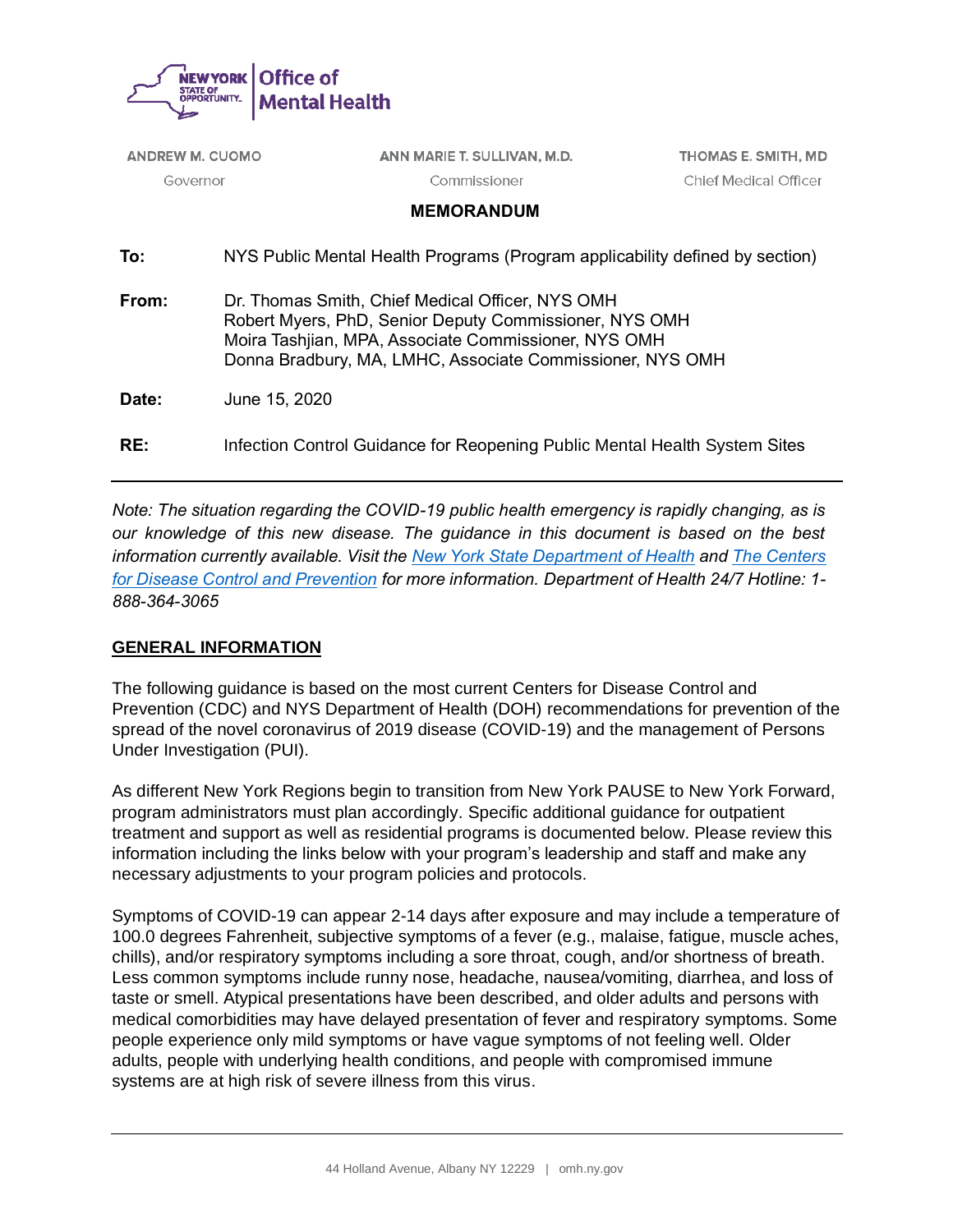Individuals should seek immediate emergency medical care if they experience:

- Trouble breathing;
- Persistent pain or pressure in the chest;
- New confusion;
- Inability to wake or stay awake;
- Bluish lips or face;
- Any other severe or concerning symptom.

A close contact of someone with known or suspected COVID-19 is defined as:

- Sharing the same household;
- Direct physical contact (e.g., handshake) with the individual;
- Direct contact with infectious secretions of the individual (e.g., being coughed on, touching used tissues with a bare hand);
- Being within 6 feet of the individual for 10 minutes or more (e.g., in a small psychotherapy office, car, etc.).

A proximate contact is being in the same enclosed environment such as a classroom, office, or gatherings but greater than 6 ft from a person displaying symptoms of COVID-19 or someone who has tested positive for COVID-19, without necessary personal protective equipment (PPE), within 48 hours prior to symptom onset, for a duration of time greater than 1 hour. Please note that a "contact of a contact" (i.e., contact with an asymptomatic person who has had a close or proximate contact) does not qualify as a contact for infection control purposes.

All providers should follow the CDC's guidelines for infection control basics including hand hygiene:

- [Infection Control Basics](https://www.cdc.gov/infectioncontrol/basics/index.html)
- [Hand Hygiene in Health Care Settings](https://www.cdc.gov/handhygiene/)
- Handwashing: [Clean Hands Save Lives](https://www.cdc.gov/handwashing/index.html)
- [How to Protect Yourself and Your Family from Coronavirus \(COVID-19\)](https://coronavirus.health.ny.gov/protect-yourself-and-your-family-coronavirus-covid-19)

Providers are advised to provide and post educational materials (see links above) to encourage and educate their patients and staff to:

- Always maintain at least six feet of distance from all individuals who do not live in their household.
- Wash hands with soap and water for at least 20 seconds or use hand sanitizer when soap and water are not available.
- Avoid close contact with people with COVID-like illnesses (CLI) symptoms or who recently tested positive for COVID-19.
- Always wear a cloth face covering or surgical mask when out in public.
- Stay home if sick.
- Cover coughs or sneezes with a tissue, then discard into the trash.
- Clean and disinfect frequently touched objects and surfaces.

Additional Resources:

• [NYS Department of Health Key Infection Control Practices in Inpatient and Outpatient](https://www.health.ny.gov/professionals/diseases/reporting/communicable/infection/key_infection_control_practices.htm)  [Medical Care Settings](https://www.health.ny.gov/professionals/diseases/reporting/communicable/infection/key_infection_control_practices.htm)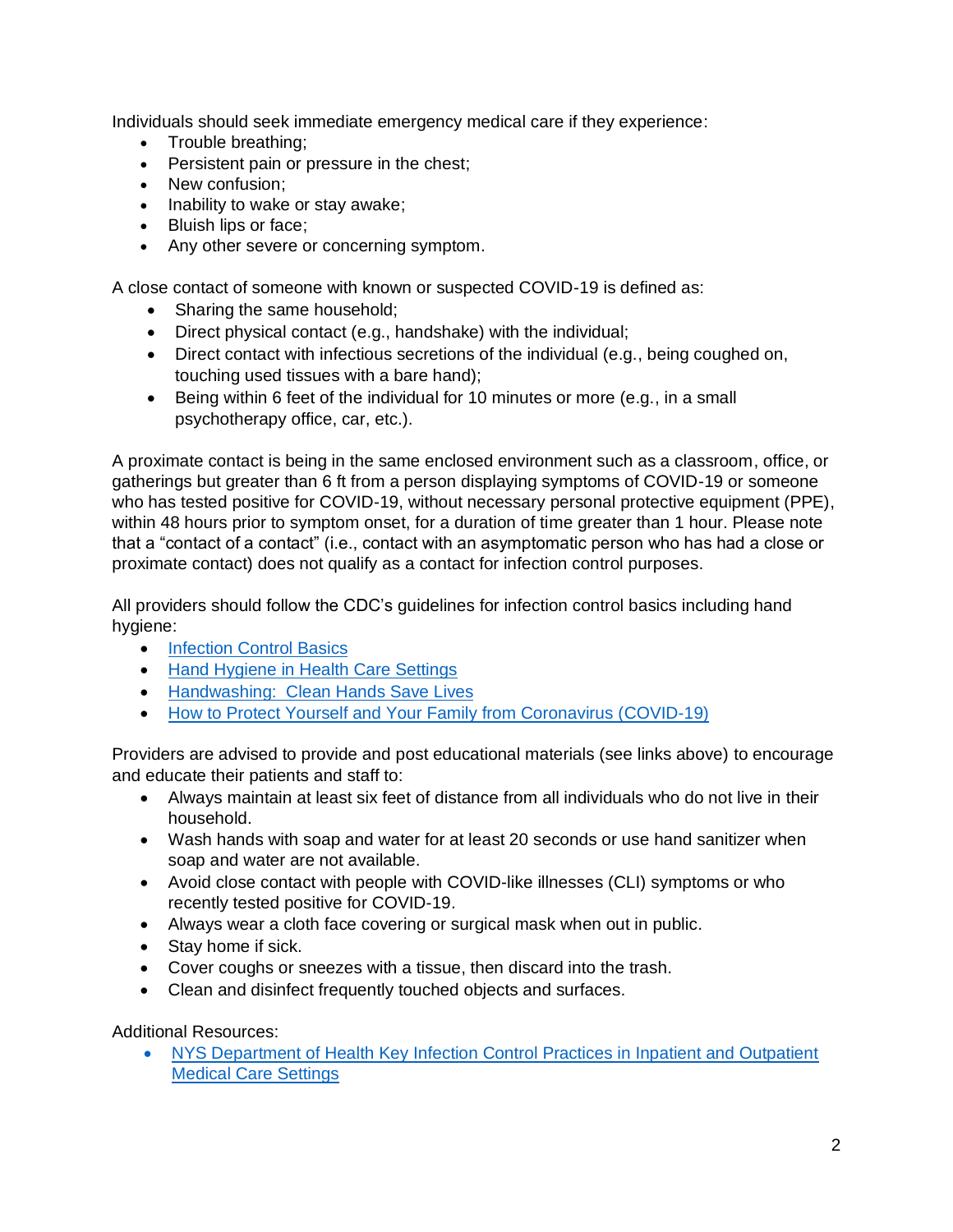- [Interim Guidance for Cleaning and Disinfection of Public and Private Facilities for](https://coronavirus.health.ny.gov/system/files/documents/2020/03/cleaning_guidance_general_building.pdf)  [COVID-19](https://coronavirus.health.ny.gov/system/files/documents/2020/03/cleaning_guidance_general_building.pdf)
- [Additional OMH Guidance](https://omh.ny.gov/omhweb/guidance/)

### **INFECTION CONTROL PRACTICES FOR OUTPATIENT, SUPPORT, AND CERTAIN EMERGENCY PROGRAMS, INCLUDING MOBILE AND HOME AND COMMUNITY-BASED SERVICES**

Applicability

- Adult BH HCBS Community Psychiatric Support and Treatment (CPST) (4720)
- Adult BH HCBS Education Support Services (ESS) (4660)
- Adult BH HCBS Empowerment Services Peer Supports (4650)
- Adult BH HCBS Family Support and Training (FST) (4690)
- Adult BH HCBS Habilitation (4700)
- Adult BH HCBS Intensive Supported Employment (ISE) (4620)
- Adult BH HCBS Ongoing Supported Employment (OSE) (4610)
- Adult BH HCBS Pre-Vocational Services (4640)
- Adult BH HCBS Psychosocial Rehabilitation (PSR) (4710)
- Adult BH HCBS Self-Directed Care (4740)
- Adult BH HCBS Transitional Employment (4630)
- Adult Home Supportive Case Management (6820)
- Advocacy/Support Services (1760)
- Affirmative Business/Industry (2340)
- Assertive Community Treatment (ACT) (0800)
- Assisted Competitive Employment (1380)
- CFTSS: Children's Mental Health Rehabilitation Program (4960)
- CFTSS: Community Psychiatric Support and Treatment (CPST) (4950)
- CFTSS: Family Peer Support Services (FPSS) (4900)
- CFTSS: Mobile Crisis Intervention (CI) (4910)
- CFTSS: Other Licensed Practitioner (OLP) (4940)
- CFTSS: Psychosocial Rehabilitation (PSR) (4930)
- CFTSS: Youth Peer Support and Training (YPST) (4920)
- Children and Youth Assertive Community Treatment (4800)
- Clinic Treatment (2100)
- Comprehensive PROS with Clinical Treatment (6340)
- Comprehensive PROS without Clinical Treatment (7340)
- Continuing Day Treatment (1310)
- Coordinated Children's Service Initiative (2990)
- Crisis Intervention (2680)
- Day Treatment (0200)
- Drop-In Centers (1770)
- Early Recognition Coordination and Screening Services (1590)
- Family Support Services Children & Family (1650)
- FEMA Crisis Counseling Assistance and Training (1690)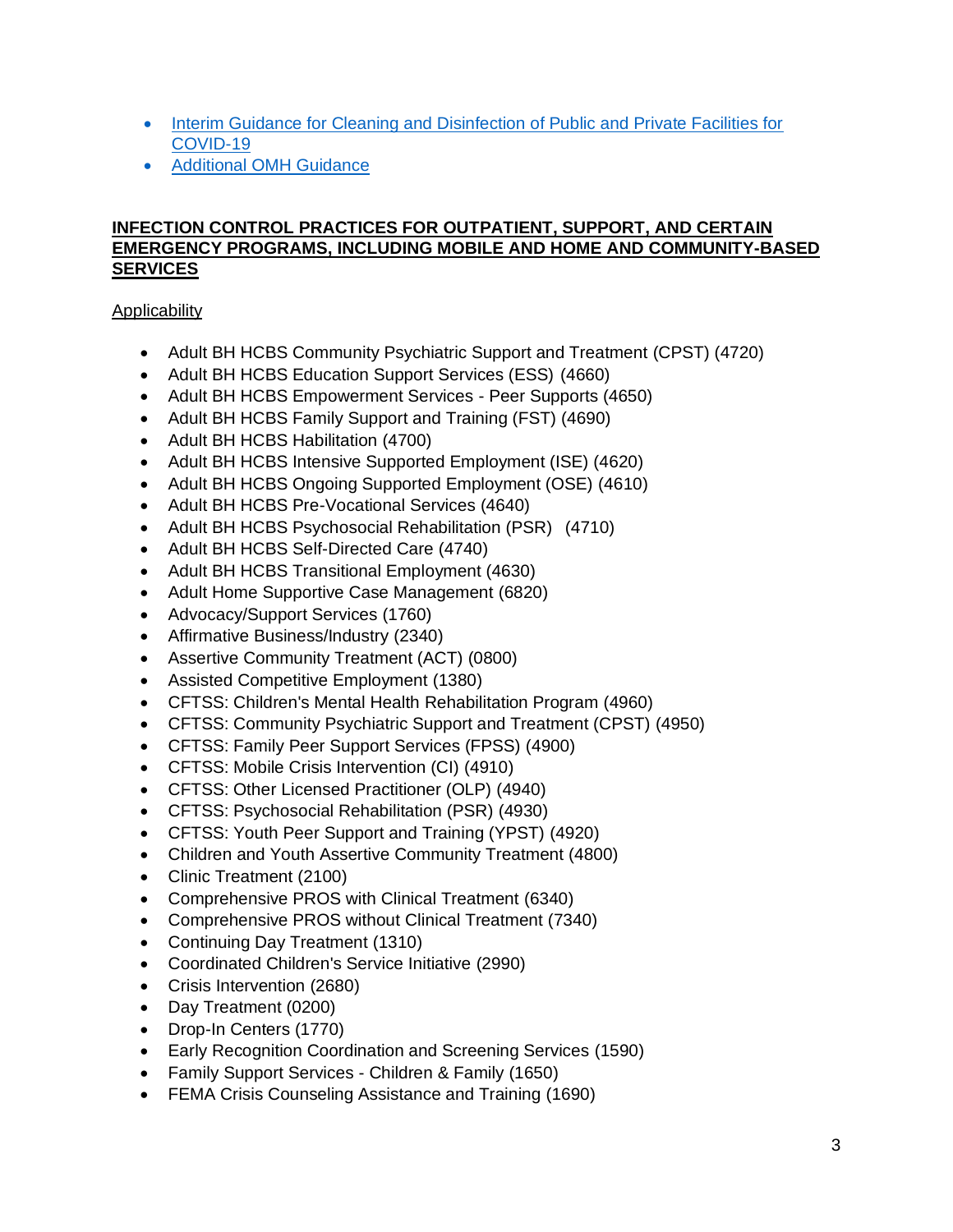- Geriatric Demo Gatekeeper (1410)
- Geriatric Demo Physical Health Mental Health Integration (1420)
- Home Based Crisis Intervention (3040)
- Home-Based Family Treatment (1980)
- Homeless Placement Services (1960)
- Intensive Case Management (1810)
- MICA Network (5990)
- Mobile Integration Team (7030)
- Mobile Mental Health Team (7000)
- Multi-Cultural Initiative (3990)
- Non-Medicaid Care Coordination (2720)
- Nursing Home Support (7020)
- Ongoing Integrated Supported Employment Services (4340)
- On-Site Rehabilitation (0320)
- Outreach (0690)
- Partial Hospitalization (2200)
- Peer Wellness Center (3750)
- Promise Zone (1530)
- Psychosocial Club (0770)
- Recovery Center (2750)
- Recreation and/or Fitness (0610)
- School Mental Health Program (1510)
- Self-Help Programs (2770)
- Supported Education (5340)
- Transformed Business Model (6140)
- Transition Management Services (1970)
- Transitional Employment Placement (TEP) (0380)
- Transportation (0670)
- Vocational Services Children & Family (C&F) (1320)
- Work Program (3340)

#### **Telemental Health**

Programs are encouraged to continue utilizing telemental health services as much as possible. However, programs must maintain capacity for in-person services to treat individuals who are unable to connect via telemental health or who require long-acting injectable medications, or laboratory testing. OMH has issued extensive guidance on telemental health: [https://omh.ny.gov/omhweb/guidance.](https://omh.ny.gov/omhweb/guidance)

Due to the COVID-19 declared emergency period, there has been significant relaxation of Federal and State regulations regarding use of telemental health. To ensure continued telemental health services in the event of changes to these regulations, programs should take steps to implement HIPAA-compliant video conferencing technologies and develop policies and practices that adhere to [14 CRR-NY 596.](https://govt.westlaw.com/nycrr/Browse/Home/NewYork/NewYorkCodesRulesandRegulations?guid=I8a9722c0745d11e698989542c6a1529e&originationContext=documenttoc&transitionType=Default&contextData=(sc.Default))

All clients should be screened for CLI at every telemental health encounter and educated about appropriate infection control precautions.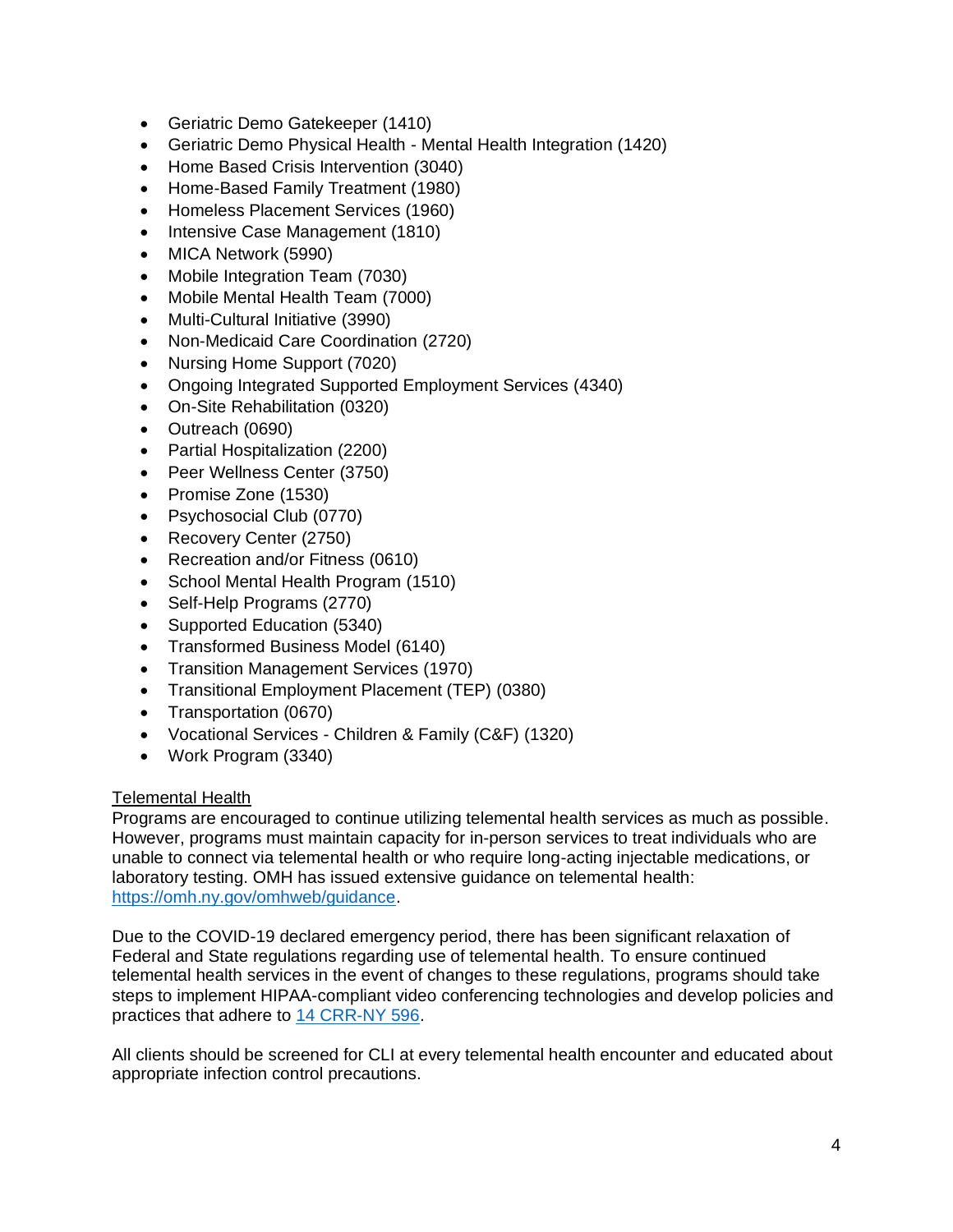#### In-Person Encounters

In addition to maintaining essential in-person individual services, in areas of the State that have progressed in reopening, and where clinically indicated, in-person meetings outside or off-site may be considered. If peer socialization is critical to the well-being of a client, groups smaller than five may have an out-of-doors meeting if clients have capability and have agreed to wear facemasks and maintain physical distancing during such meeting. For minors, parent/guardian would also need to agree to such a meeting.

One day prior to any in-person appointment all clients should be contacted by telephone and be asked the following three questions. If a client cannot be reached by phone, these screening questions must be asked upon arrival before the client enters the facility:

- 1. Have you had contact with any persons with confirmed or suspected CLI within the last 14 days?
- 2. Have you had any symptoms of CLI within the last 14 days (see list above)? and
- 3. Have you had a positive diagnostic PCR COVID-19 test in the last 14 days?

If the client answers YES to any of these questions, the client should as much as possible be seen via telemental health. The client should be instructed to remain at home as much as possible and contact their healthcare provider.

As much as possible, unavoidable in-person visits for clients should be alternated with telemental health visits when appropriate, to reduce density in the facility and to reduce exposure risks in home or community visits.

If the client must be seen in person, follow guidance below.

- 1. Upon the client's arrival, repeat above three questions from telephone screen. Clients must agree to screen in order to be allowed inside the facility. If clients refuse to participate, they should only be seen in an outdoor private area and must agree to wear a mask or cloth face covering. Staff should also wear masks.
- 2. Clients who answer YES to any of the above questions should be seen in a private, wellventilated room with the door closed or, preferably, in a private outdoor area, and assessed by a program physician or nurse practitioner using appropriate PPE. If no qualified program medical staff is available, ask the client to contact their own healthcare provider as soon as possible. These clients should not wait with other clients in a waiting area.
- 3. Programs can use their discretion regarding whether to take clients' temperatures prior to entering the treatment site. This decision should be made based upon each program's staff capabilities and resources. If programs do not have thermometers available for screening on arrival to facility, clients may be asked to check their own temperature prior to coming for a visit. If a program decides to monitor temperatures, any individual with a temperature > 100.0 should be given a mask and instructed to return home and contact their healthcare provider.
- 4. All clients should wear a mask or cloth facial covering while in the facility. If the client does not bring a cloth facial covering, staff should provide the patient with a disposable surgical mask to wear throughout the visit.
- 5. When providing services, staff should attempt to maintain physical distancing, wear a mask, and meet clients in well-ventilated spaces. If room ventilation is a concern, staff can meet with clients in a private outdoor area, weather permitting. Physical distancing is never a replacement for wearing a mask or facial covering. Staff and clients should always observe BOTH.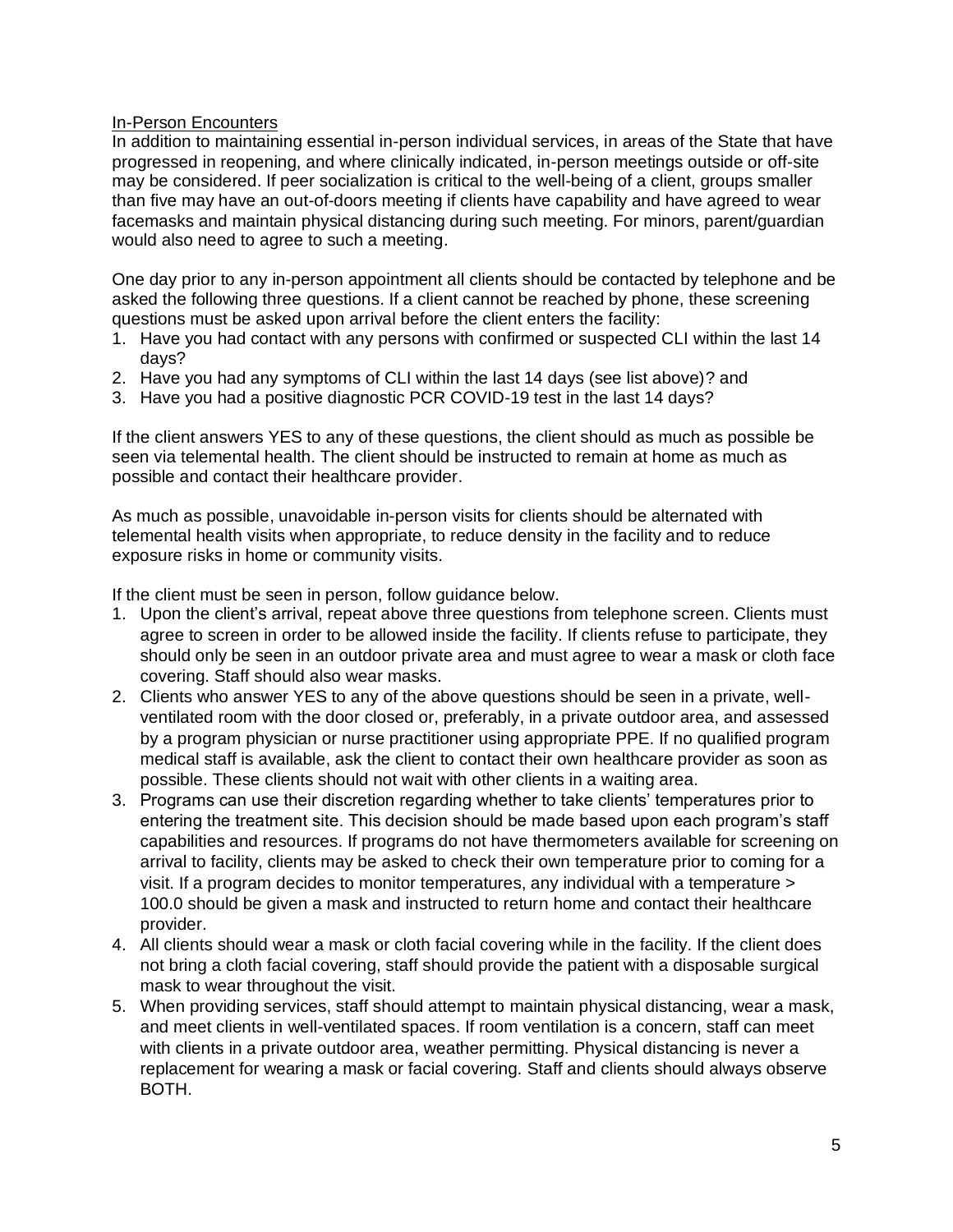- 6. When administering long-acting injectable medications (LAIs) to clients, or when conducting other procedures that require close physical contact, staff should follow [droplet precautions.](https://www.cdc.gov/infectioncontrol/basics/transmission-based-precautions.html) As always, staff should wear gloves when administering injections. This is not only for protection against COVID-19 but is universal protocol for protection against blood-borne pathogens. While there is community spread of COVID-19, staff should also wear surgical masks and clients should wear a mask or cloth facial covering. N95 respirators are not appropriate for LAIs and are only needed for procedures that result in aerosolizing of sputum, such as nebulizer treatments. Frequent-contact surfaces in the examination room must be disinfected after every patient encounter. Outpatient programs can consider administering injections outdoors, particularly if the client is a PUI or has tested positive for COVID-19. Whenever possible, staff can provide gluteal injections instead of deltoid injections to increase distance from the client's face. An eye shield is recommended, if available.
- 7. Frequent-contact office surfaces (such as tabletops, door knobs, chair arms, clip boards, pens, etc.) must be [disinfected](https://coronavirus.health.ny.gov/system/files/documents/2020/03/cleaning_guidance_general_building.pdf) in between every patient.
- 8. The office must be [thoroughly cleaned](https://coronavirus.health.ny.gov/system/files/documents/2020/03/cleaning_guidance_general_building.pdf) at least daily.
- 9. Sufficient hand sanitizer must be available throughout the facility, including in waiting areas, and be available for staff and clients.
- 10. Chairs in outdoor and indoor waiting areas should be spaced at least six feet apart. If possible, clients should wait outside for their appointment.
- 11. As much as possible, clients should come unaccompanied to visits. If this is not possible, escorts should wait outside or wear a mask or other facial covering while in the facility. Programs should provide the escort with a facemask if they do not already have one.

#### Prioritize Scheduled Encounters

- 1. While drop-in hours are generally an excellent strategy to reduce no-show rates and help with engagement, programs should prioritize scheduled encounters to ensure that clients can be adequately screened.
- 2. For programs that continue drop-in hours, it is imperative to ensure optimal physical distancing in waiting areas and offices. Programs should follow screening guidance described above.
- 3. If programs serve individuals that are particularly high-risk who must be seen in-person, consider blocking off a time period at the end of the workday only for these individuals to reduce risk of their exposure to others.

# Home and Off-Site Visits

Programs such as Mobile Crisis, ACT, HCBS, CFTSS, and others require that staff visit clients in their homes or other locations in the community. Staff should take the following precautions to protect staff and clients from possible infection during home and off-site visits:

- 1. Staff must always wear a surgical mask or cloth facial covering when interacting with clients or family members.
- 2. Clients should be educated to wear a cloth facial covering (such as a bandana). If supplies are available, the program can offer to give clients facial coverings or facemasks at each encounter.
- 3. If the client's home is crowded or the client lives with elderly or other vulnerable individuals, staff should use clinical judgment on pros and cons of entering the home. An acceptable alternative is to take a walk with the client or see the client outside when it is safe to do so.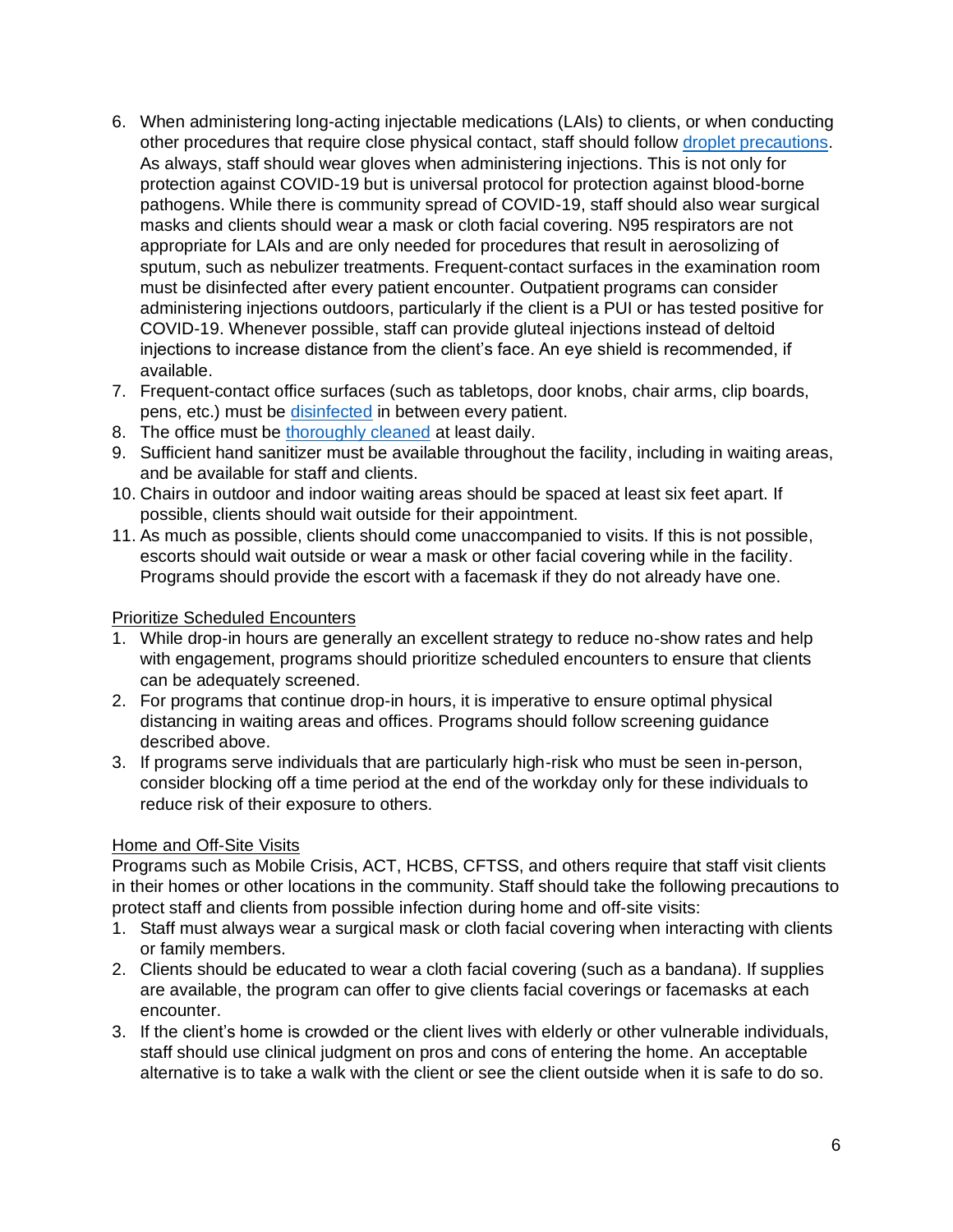4. If the staff member encounters clients or family members who refuse to observe physical distancing (or are in any other way aggressive or menacing), it is acceptable for the staff member to disengage from the contact.

### Other Recommendations

To the extent practicable, programs should:

- 1. Consider installing plexiglass shield in reception areas to protect staff in high-traffic areas.
- 2. Remove magazines and other shared objects from waiting areas.
- 3. Institute policies and protocols so that only 2-4 individuals ride in shared elevators at any time.
- 4. Develop protocols to ensure that physical distancing can be maintained in tight workspaces (e.g. chart rooms, supply closets, etc.).
- 5. Ensure that adequate physical distance can be maintained in public bathrooms (e.g. urinals and sinks should be blocked off to ensure that individuals stay six feet apart at all times).
- 6. Administrative staff (i.e. staff who do not directly interact with clients) who must work in the facility (and cannot effectively work from home) must also maintain distancing. Whenever possible, work schedules should be staggered to reduce workplace density. Administrative staff should wear a mask or cloth facial covering when physical distancing cannot be adequately maintained.
- 7. When it is unavoidable for staff to have proximate contact (see above) with each other, all staff should wear facial coverings.
- 8. Janitorial staff should be provided with adequate PPE as per previously released guidance: [Interim Guidance for Cleaning and Disinfection of Public and Private Facilities for COVID-19](https://coronavirus.health.ny.gov/system/files/documents/2020/03/cleaning_guidance_general_building.pdf)
- 9. Staff who interact with outside vendors, deliveries, contractors, etc., or whose work requires close contact with each other (such as for lifting heavy objects) should be given adequate protection and instruction on infection control.

# **INFECTION CONTROL PRACTICES FOR RESIDENTIAL AND SITE-BASED PROGRAMS, INCLUDING RESIDENTIAL TREATMENT FACILITIES**

Applicability

- Adult BH HCBS Intensive Crisis Respite (4670)
- Adult BH HCBS Short-term Crisis Respite (4680)
- Apartment/Support (7080)
- Apartment/Treatment (7070)
- Children & Youth Community Residence (7050)
- Community Residence for Eating Disorder Integrated Treatment Program (6110)
- Congregate/Support (6080)
- Congregate/Treatment (6070)
- Crisis Residence (0910)
- Crisis/Respite Beds (1600)
- Family Care (0040)
- Private Inpatient Psychiatric Hospital (2010)
- Residential Treatment Facility Children & Youth (1080)
- Respite Services (0650)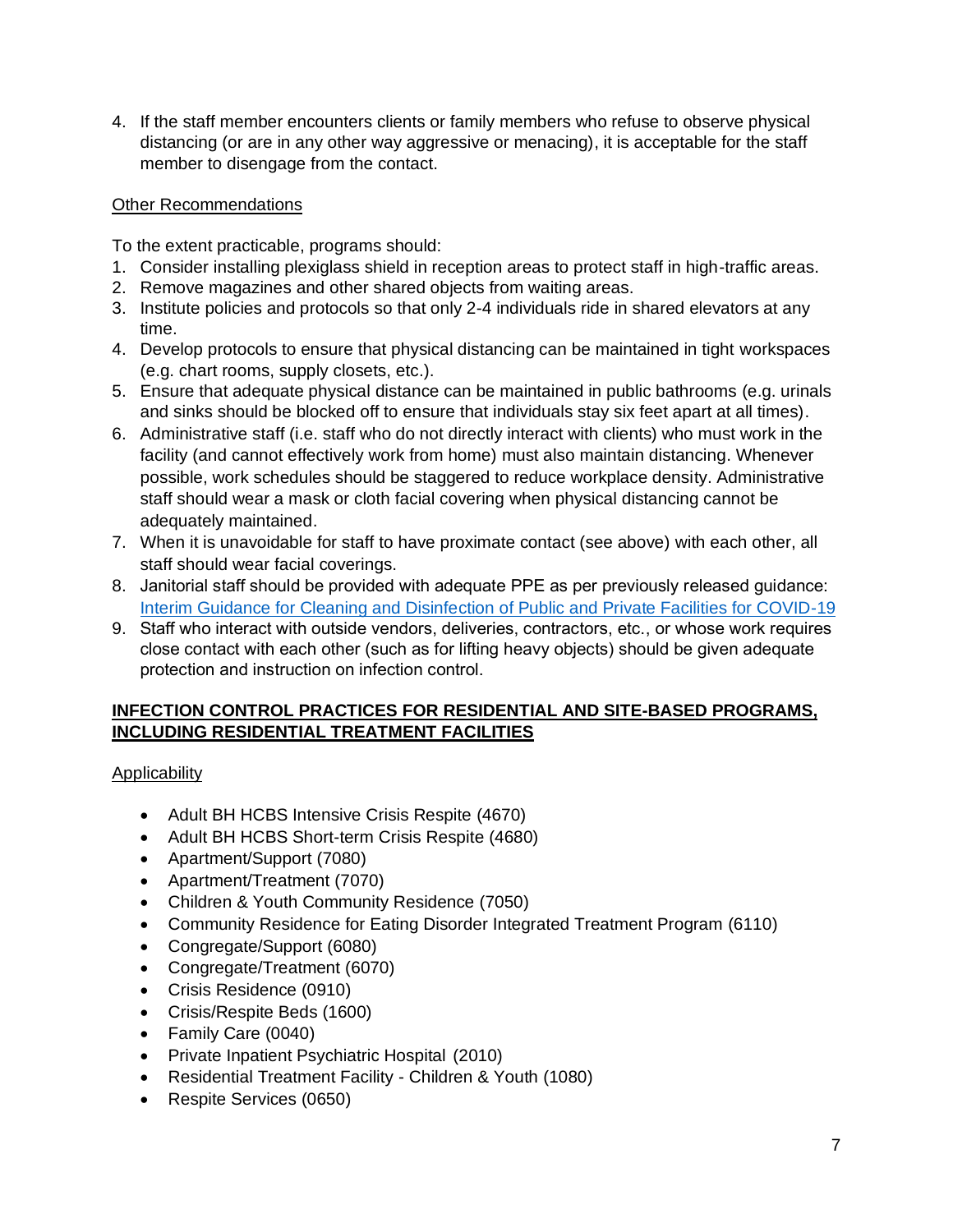- Shelter Plus Care Housing (3070)
- SRO Community Residence (8050)
- Supported Housing Community Services (6060)
- Supported Housing Rental Assistance (6050)
- Supported/Single Room Occupancy (SRO) (5070)
- Transient Housing (2070)

Residential Programs should follow [COVID-19 Infection Control Guidance for OMH Residential](https://omh.ny.gov/omhweb/guidance/covid-19-infection-control-guidance-residential-programs.pdf)  [and Site-Based Programs.](https://omh.ny.gov/omhweb/guidance/covid-19-infection-control-guidance-residential-programs.pdf)

### **INFECTION CONTROL PRACTICES FOR PROGRAMS BASED IN ARTICLE 28 HOSPITALS, INCLUDING CPEP AND INPATIENT UNITS**

Applicability

- CPEP Crisis Beds (2600)
- CPEP Crisis Intervention (3130)
- CPEP Crisis Outreach (1680)
- CPEP Extended Observation Beds (1920)
- Inpatient Psychiatric Unit of a General Hospital (3010)

Please follow the policies and protocols of your hospital's infection control departments.

# **INFECTION CONTROL PRACTICES FOR ARTICLE 31 PRIVATE PSYCHIATRIC INPATIENT HOSPITALS**

Hospitals should reach out their local OMH Field Office to discuss questions and concerns about infection control.

#### **INFECTION CONTROL PRACTICES BEST PRACTICES DURING NON-EMERGENT TRANSPORTATION**

Applicability: All programs

As different regions progress through re-opening, it is important to consider the risks of close contact posed by transportation in cars and vans. However, there are times when clients of outpatient programs or individuals living in congregate settings need to be transported nonemergently by staff for medical appointments or other essential purposes. For example, as testing sites open around the state, programs may want to transport their clients for testing.

Recent studies have shown that a significant portion of individuals infected with the virus are asymptomatic. Asymptomatic individuals, even if they eventually develop symptoms, can transmit the virus to others before showing symptoms.

There is risk of infection for both the staff member driving the vehicle and the client being transported. Special precautions must be taken to help protect both:

1. Staff should wear a surgical facemask. Clients should wear a cloth facial covering. If a client does not have a facial covering, the program should provide them with a mask.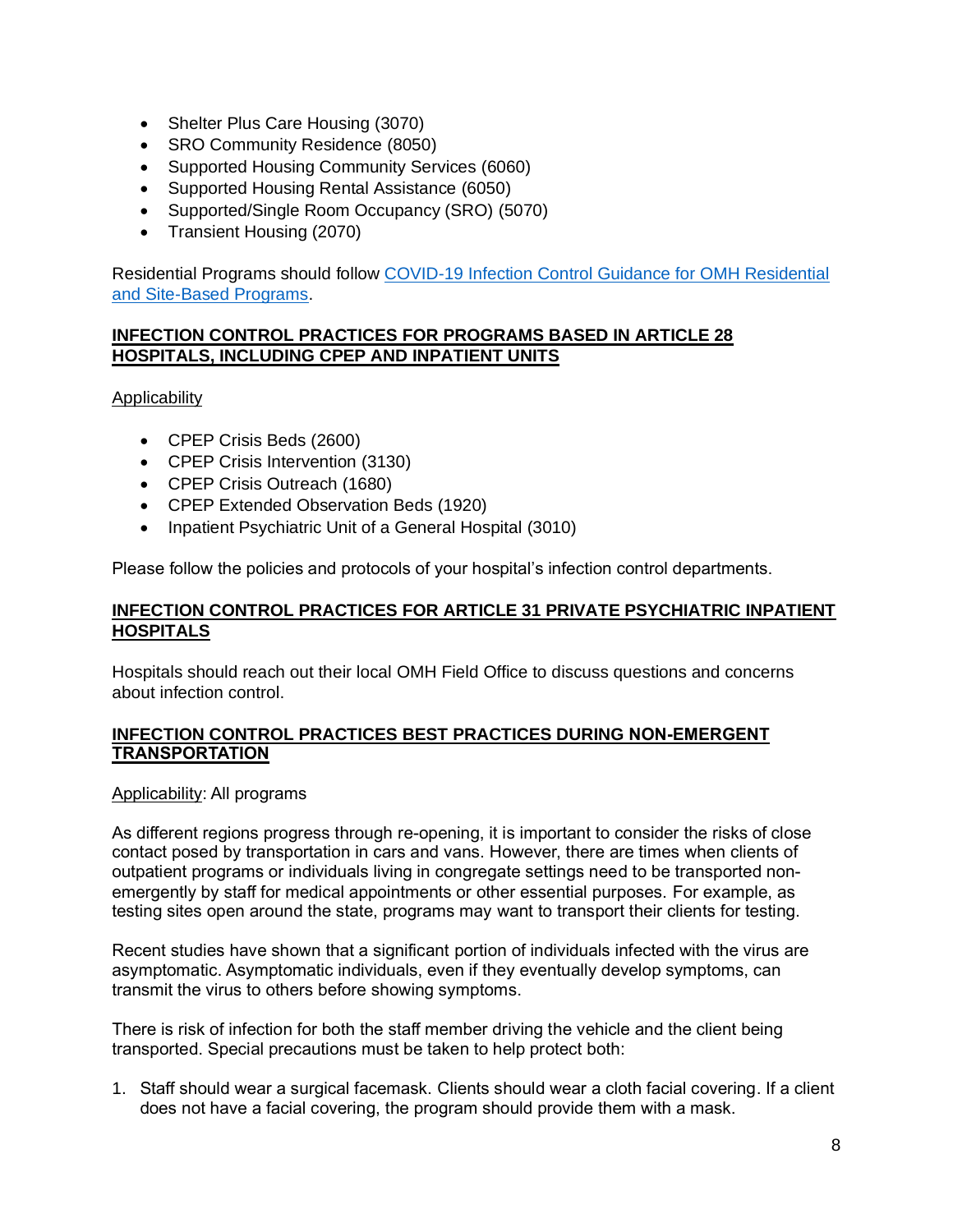- 2. As much as possible, separate the driver from the client. It is preferable to use a larger vehicle such as a van as opposed to a smaller car, to increase distance between individuals. It may be possible to purchase large, transparent plastic sheets (i.e. thick plastic cling wrap) that can be securely taped to seal off the front seats from the rear seats of the vehicle. If safe to do so, programs can consider outfitting their vehicles with this.
- 3. If another staff member is in the vehicle to help ensure the client's safety, the staff member should sit as far away from the client and driver as is safely possible. Any other staff members in the vehicle should also wear a surgical facemask.
- 4. When driving at a low speed, the vehicle's windows should remain open to maximize ventilation. At higher speeds where sheer wind forces may interfere with wearing a facemask, utilize climate control systems in a non-recirculating setting (air should blow in from outside the vehicle) with the fan on its maximum setting. At high speeds, opened side windows may create positive air pressure inside the vehicle and promote recirculation of the same air.
- 5. If the vehicle has a rear window (i.e. a window on the rear windshield), it should always remain open while the vehicle is in motion to create negative air pressure inside the vehicle and facilitate air moving out of the vehicle.
- 6. After use, thoroughly clean all surfaces with which staff or clients may have come into contact. If available, the vehicle used for non-emergent transportation should have disinfectant wipes available for immediate use on frequently touched surfaces when the vehicle arrives at its destination, before the return trip. After the return trip, the vehicle should be thoroughly cleaned.
- 7. As much as possible, avoid transporting more than one client at a time. If this is not possible, always attempt to maximize distance between all individuals in the vehicle during the trip, including when entering and exiting the vehicle.
- 8. Staff and clients should be reminded to not touch their faces and to wash their hands (or use hand sanitizer with at least 60% alcohol) as soon as possible after reaching their destination. Hand sanitizer should be available in all vehicles used for non-emergent transportation.
- 9. Clients with confirmed or suspected COVID-19 illness should remain in isolation and should not be transported to any appointments unless absolutely necessary.
- 10. If it is unavoidable, when transporting individuals with confirmed or suspected COVID-19 illness, or with known contact with confirmed or suspected COVID-19-positive individuals, staff members and clients should all wear surgical facemasks. The vehicle speed should remain at lower speeds to allow for the windows to remain open. However, every effort should be made to avoid transporting with known or suspected COVID-19 illness in a personal or agency vehicle.

# **GUIDANCE FOR STAFF**

#### Staff Infection Control

- 1. Staff members must stay home if they are sick.
- 2. All staff must wear a mask or cloth facial covering while at the facility, this includes staff who do not have direct contact with clients.
- 3. If programs are experiencing significant staffing shortages and exhausted other solutions (as is very likely the case for most programs, particularly in areas of the state that still face community spread of COVID-19), the DOH and CDC advise that staff who have had direct contact with individuals who tested positive or PUIs may continue to work provided that
	- a. The staff member is asymptomatic;